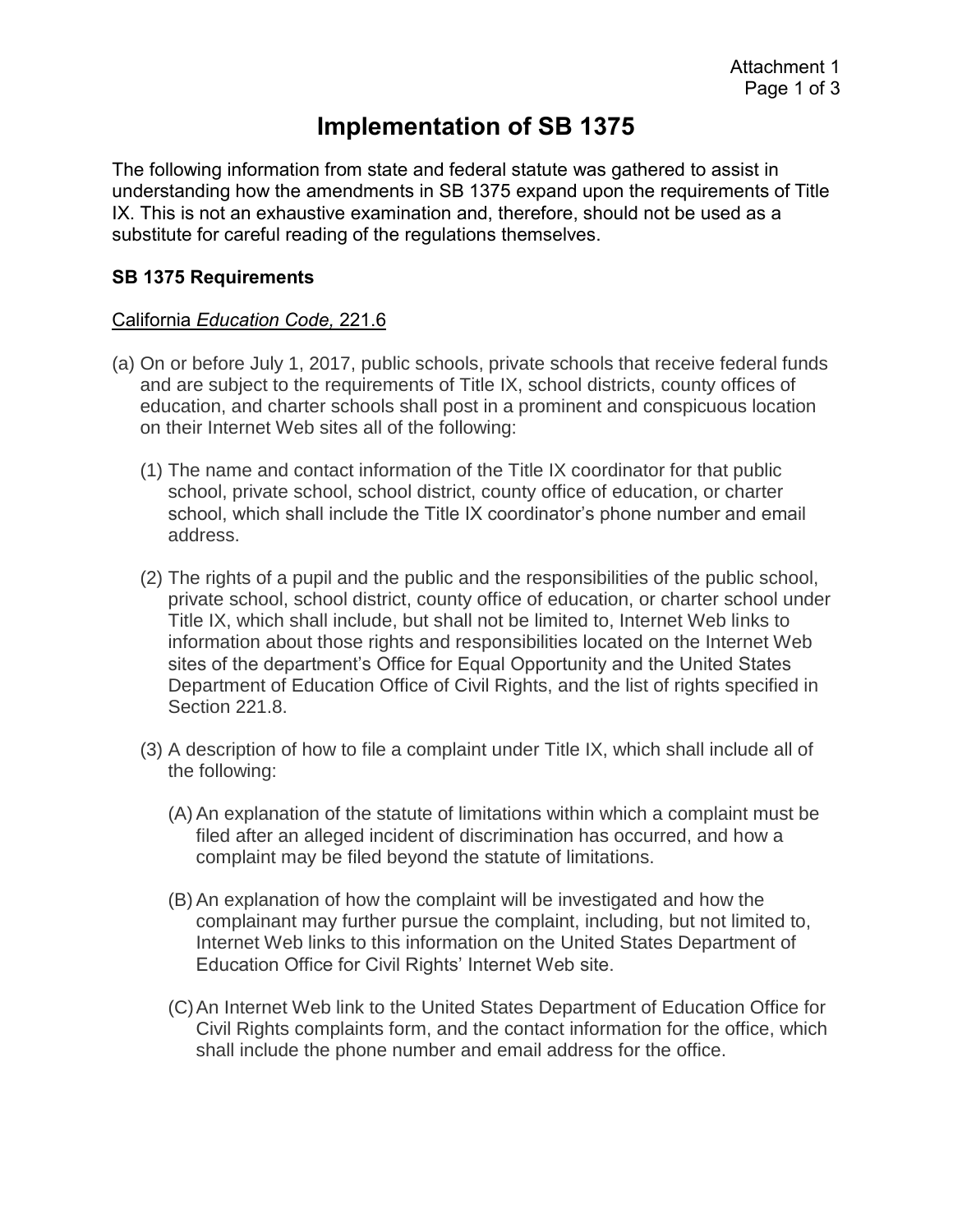- (b) On or before April 1, 2017, and annually thereafter, the Superintendent shall send a letter through electronic means to all public schools, private schools that receive federal funds and are subject to the requirements of Title IX, school districts, county offices of education, and charter schools informing them of the requirement specified in subdivision (a) and of their responsibilities under Title IX.
- (c) A public school that does not maintain an Internet Web site may comply with subdivision (a) by posting the information specified in paragraphs (1) to (3), inclusive, of subdivision (a) on the Internet Web site of its school district or county office of education.
- (d) Nothing in this section shall be construed to require a school or local educational agency to establish an Internet Web site if the school or local educational agency does not already maintain one.

## **Title IX Requirements**

### 34 *CFR [Code of Federal Regulations]* 106.8

- (a) *Designation of responsible employee.* Each recipient shall designate at least one employee to coordinate its efforts to comply with and carry out its responsibilities under this part, including any investigation of any complaint communicated to such recipient alleging its noncompliance with this part or alleging any actions which would be prohibited by this part. The recipient shall notify all its students and employees of the name, office address and telephone number of the employee or employees appointed pursuant to this paragraph.
- (b) *Complaint procedure of recipient.* A recipient shall adopt and publish grievance procedures providing for prompt and equitable resolution of student and employee complaints alleging any action which would be prohibited by this part.

## 34 CFR 106.9

- (a) *Notification of policy.* 
	- (1) Each recipient shall implement specific and continuing steps to notify applicants for admission and employment, students and parents of elementary and secondary school students, employees, sources of referral of applicants for admission and employment, and all unions or professional organizations holding collective bargaining or professional agreements with the recipient, that it does not discriminate on the basis of sex in the educational program or activity which it operates, and that it is required by Title IX and this part not to discriminate in such a manner. Such notification shall contain such information and be made in such manner as the Assistant Secretary finds necessary to apprise such persons of the protections against discrimination assured them by Title IX and this part, but shall state at least that the requirement not to discriminate in the education